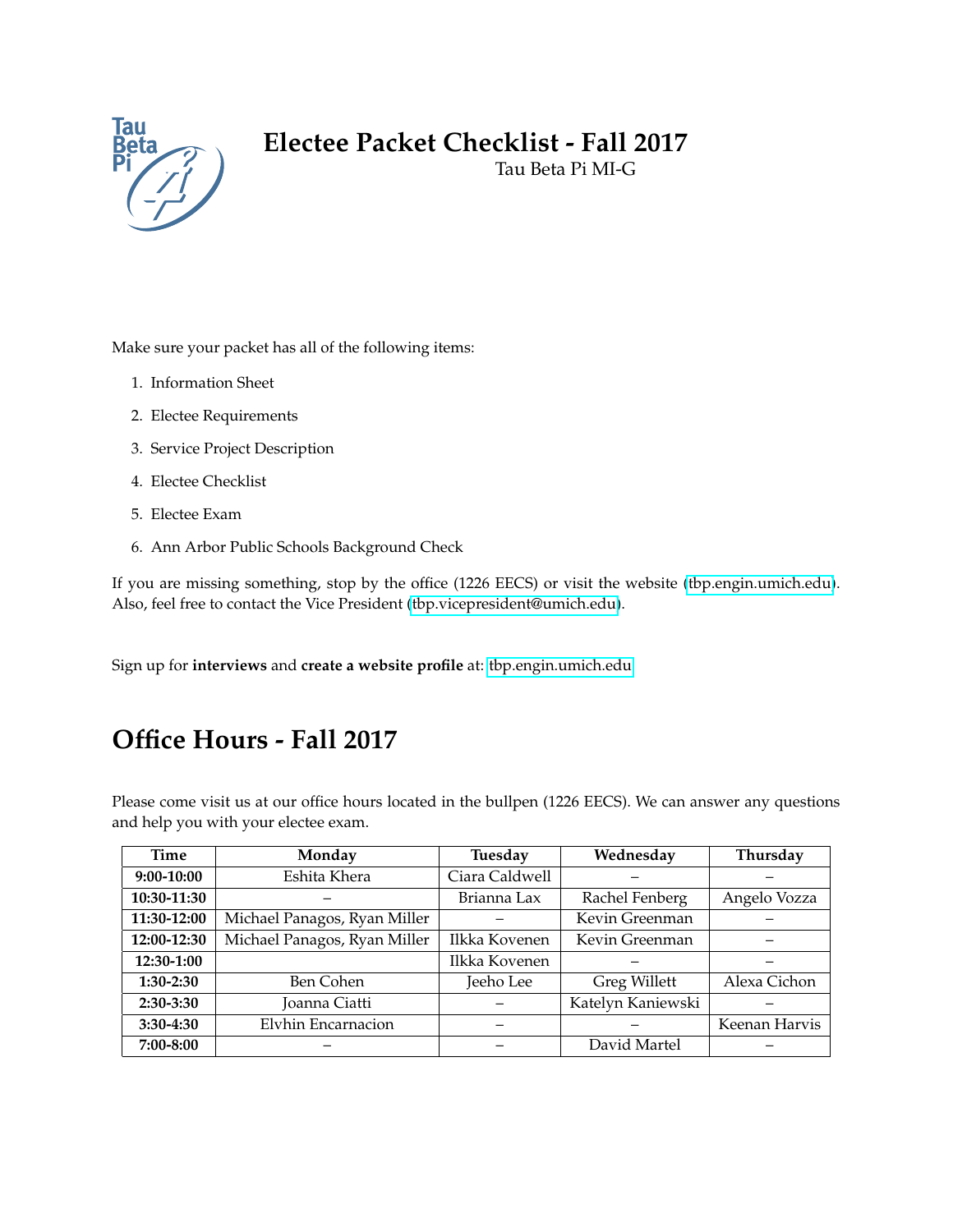# **Information Sheet - Fall 2017**

Tau Beta Pi MI-G

## **Important Dates**

#### **September** 5 First Actives 6:30 pm 1013 Dow 12 First General 6:30 pm 1013 Dow 17, 18, 19 Career Fair All Day North Campus 20 Interviews Start Office Hours 1226 EECS 26 New Initiatives I 6:30 pm 1013 Dow **October** 3 Second General 6:30 pm 1013 Dow 12, 13, 14 Convention All Day Off Campus 17 New Initiatives II 6:30 pm 1013 Dow<br>19 Interviews End Office Hours 1226 EECS 19 Interviews End Office Hours 24 Second Actives 6:30 pm 1013 Dow 30 Third General 6:30 pm 1013 Dow **November** 7 Third Actives 6:30 pm 1013 Dow 14 Fourth General 6:30 pm 1013 Dow 21 New Initiatives III 6:30 pm 1013 Dow 28 Elections 6:30 pm 1013 Dow **December** 5 Fifth General 6:30 pm 1013 Dow 9 Initiation 4:00 pm 1500 EECS<br>9 Banquet 5:30 pm Campus In 9 Banquet 5:30 pm Campus Inn 12 New Initiatives IV 6:30 pm 1013 Dow



### **Officers**

**Executive Committee** President Joanna Ciatti tbp.president Vice President Gregory Willett tbp.vicepresident Graduate Student Vice President Ciara Caldwell tbp.gradvicepresident Secretary Elvhin Encarnacion tbp.secretary Treasurer Angelo Vozza tbp.treasurer External Vice President Ben Cohen benlc External Vice President Brianna Lax blax Convention Arrangments Eshita Khera tbp.convention **Events Team** Service Coordinator **David Martel** tbp.service Campus Outreach Officer Alexa Cichon tbp.campusoutreach Activities Officer Rachel Fenberg tbp.activities Professional Development Officer Kevin Greenman tbp-corporate<br>K-12 Outreach Officer Ryan Miller tbp.k12outrea K-12 Outreach Officer Michael Panagos tbp.k12outreach

# **Chapter Team** Chapter Development Officer Ilkka Kovanen tbp.chapterdevelopment Membership Officer Jeeho Lee tbp.members<br>Publicity Officer Katelyn Kaniewski tbp.publicity

### **Advisors**

Katelyn Kaniewski

tbp.k12outreach

Historian Keenan Harvis tbp.historian

Paul Kominsky AERO paulko Chief Advisor Pritpaul Mahal EECS pritpaul Alumnus Advisor Kyle Lady EECS kylelady Alumnus Advisor<br>Michael Benson EECS mlbenson Grad Student Adv Grad Student Advisor Gunseli Onder BME gunseli Grad Student Advisor

# **General Information**

**TBP Office** 1226 EECS (734) 615-4187

**Email** tbp.officers@umich.edu

**Website** tbp.engin.umich.edu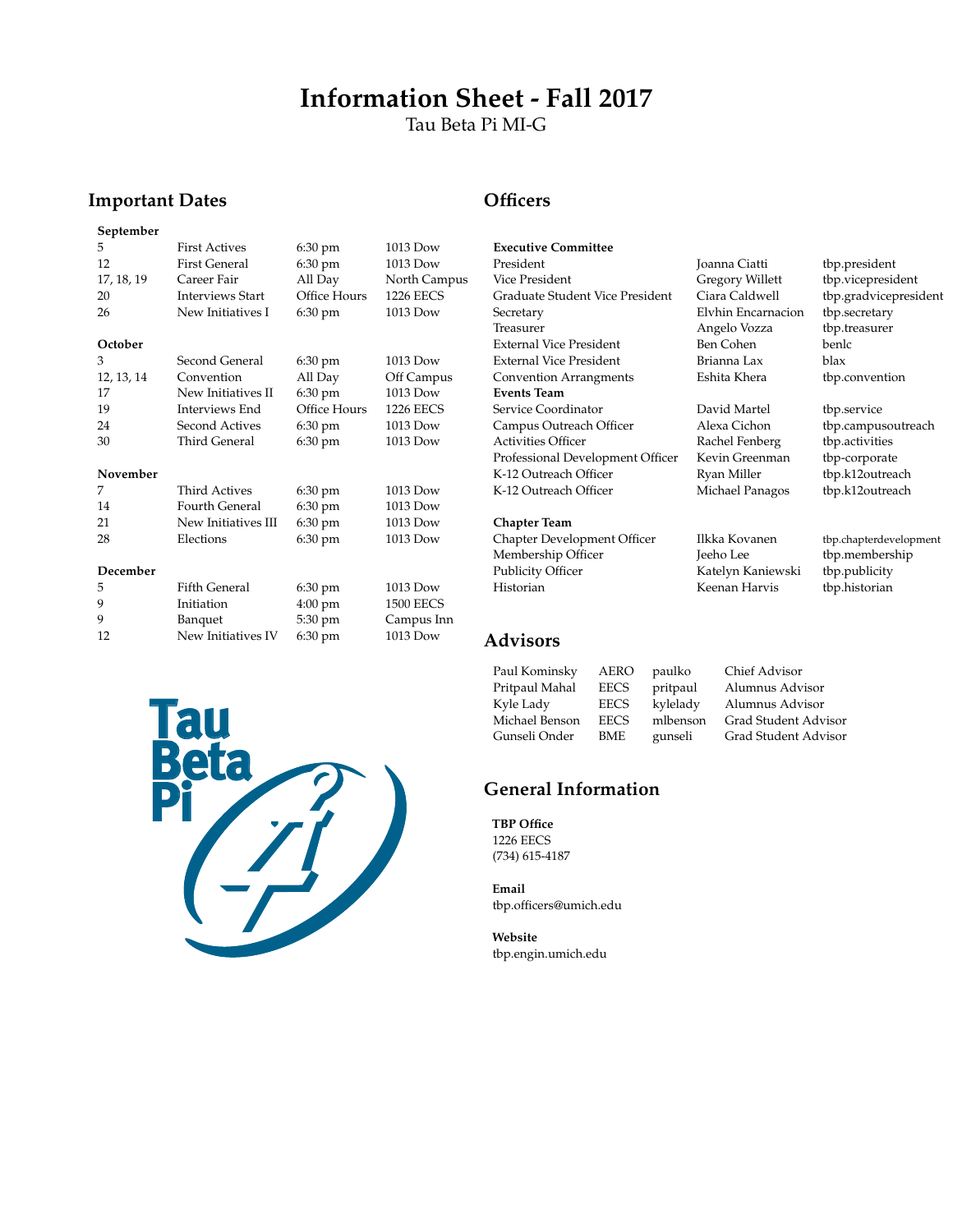# **Electee Requirements - Fall 2017**



Tau Beta Pi MI-G

**The following is a list of the requirements to join Tau Beta Pi MI-G**

# **I. REQUIRED MEETINGS**

If you cannot attend a meeting email the Vice President at [tbp.vicepresident@umich.edu,](mailto:tbp.vicepresident@umich.edu) look over a copy of the meeting's agenda at [tbp.engin.umich.edu,](http://tbp.engin.umich.edu) and make up the meeting with one hour of service. All meetings, except for Elections, may also be made up with one social or professional development credit instead. All meetings (except Initiation/Banquet) will begin at 6:30pm. See Information Page for locations.

- i. First General September 12
- ii. Second General October 3
- iii. Third General October 30
- iv. Fourth General November 14
- v. Elections November 28
- vi. Fifth General December 5
- vii. Initiation & Banquet December 9

## **II. 16 SERVICE HOURS**

We recommend you complete at least 5 hours by Second Actives (October 24<sup>th</sup>) and you are required to complete 10 hours by Third Actives (November  $7<sup>th</sup>$ ). These hours include the following requirements. The remaining hours can be satisfied through any service activities of your choice. You may do a maximum of 5 independent hours of service (hours not associated with Tau Beta Pi) provided you show adequate proof of your involvement, and that the hours do not count for another society.

*Signing up for a service project is a commitment to attend; you must un-sign up at least 24 hours in advance or you will have to complete an extra hour of service projects.* Sign up for service projects at [tbp.engin.umich.edu.](http://tbp.engin.umich.edu)

### i. **Volunteer for one hour of TBP tutoring/flyering.**

Our tutoring service pairs students interested in receiving tutoring (mainly for intro-level classes) with qualified TBP tutors. TBP tutors will meet with the student several times throughout the semester and receive service hour credit for the hours they have spent tutoring as verified by the student. If you do not feel like you can commit to tutoring a student for a whole semester, you may complete this requirement by helping to post flyers about TBP tutoring for an hour. Sign up for tutoring at [tinyurl.com/TBPTutorsF17.](http://tinyurl.com/TBPTutorsF17) Sign up for flyering at [tinyurl.com/TBPFlyeringF17.](http://tinyurl.com/TBPFlyeringF17)

### ii. **Participate in at least one approved K-12 Outreach event.**

Each electee must participate in at least one approved K-12 Outreach event for a minimum of 3 hours. Any hours over this requirement will count towards your remaining service hours. The following events can count to fill this requirement:.

- i. **MindSETs:** October 22, October 29, and November 5
- ii. **Cub Scouts Day:** November 12
- iii. **Science Olympiad Coaching**

\*\*\**In order to volunteer at any of the K-12 events, you must turn in an Ann Arbor Schools background check form and complete the Boy Scouts of America Youth Protection Training.* The background check form (found in this folder) should be turned in by **October 3 rd** at the latest. We will be offering the Boy Scouts Youth Protection Training at the end of Second General. If you cannot attend Second Gereral, you can complete it online at [\(myscouting.org\)](mailto:myscouting.org ) and send your certificate from the online training to Michael Panagos or Ryan Miller [\(tbp.k12outreach@umich.edu\)](mailto:tbp.k12outreach@umich.edu ) by **October 3 rd** .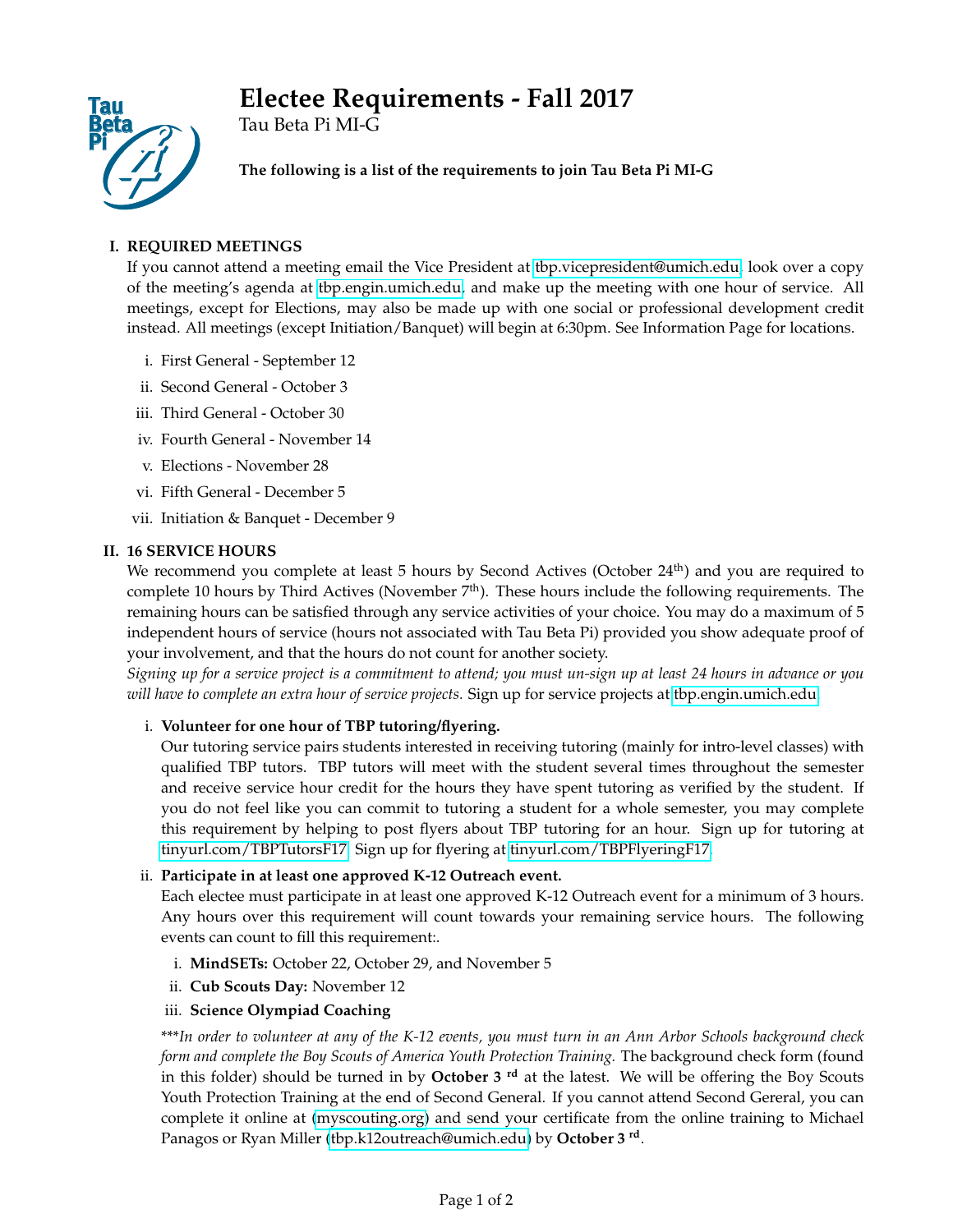- iii. **Volunteer for two hours at TBP/SWE Career Fair** Each electee must volunteer at least 2 hours at the career fair. Career fair set-up and receptions are on September 17<sup>th</sup> and 18<sup>th</sup>, and Career Fair is September  $18^{\text{th}}$  and  $19^{\text{th}}$ .
- iv. **Volunteer for three hours at TBP National Convention** Each electee must volunteer for at least 3 hours at the TBP National Convention. This takes place October 12<sup>th</sup>, 13<sup>th</sup>, and 14<sup>th</sup>.

#### **III. 2 SOCIAL EVENTS**

Social events include IM sports, TG's, movie nights, game nights, intersociety events, etc. One of these activities should be completed by Second Actives (October 24) Sign up for social events at [tbp.engin.umich.edu.](http://tbp.engin.umich.edu)

#### **IV. 2 PROFESSIONAL DEVELOPMENT EVENTS**

Professional development events include corporate information sessions, Sustainability Hour talks, or MLK Luncheons. Sign up for professional development events at [tbp.engin.umich.edu.](http://tbp.engin.umich.edu)

#### **V. ELECTEE TEAM ACTIVITES**

You must attend at least two Electee Team activities with at least half of your Electee Team present. You must make a team dessert and Yell for a competition during Fifth General (you will receive more information about this later).

#### **VI. CHARACTER EVALUATION**

You will complete an Electee Interview Questionnaire regarding exemplary character and submit your answers, along with a copy of your resume, to the website by **Tuesday, September 19th at 11:59 pm.** The interview questionnaire can be found under Electee Resources on the website [\(tbp.engin.umich.edu\)](http://tbp.engin.umich.edu). Your resume should be submitted to your website profile. Each interview should last about 25 minutes and starts no later than 5 minutes after start time, which will require a total commitment of 30 minutes. Interviews will be held between 9/20 - 10/19 during office hours in 1226 EECS. **Sign up for your interview on the website [\(tbp.engin.umich.edu\)](https://tbp.engin.umich.edu/calendar/event_list/).**

#### **VII. PAPERWORK**

## i. **Electee Exam**

The electee exam tests your knowledge of the history of TBP and our chapter. It is not meant to be stressful. We encourage you to work on it together and drop by office hours to ask officers for answers! Please don't ask for answers via e-mail — we want to get to know you! **Turn in the completed exam by Fifth General (December 5th) at the TBP Office (1226 EECS) or at meetings.**

#### ii. **6 Casual Peer Interviews**

The interviews are to get to know your fellow members in Tau Beta Pi a little better. These interviews should be casual. At least two of the people interviewed must be active members. Think of 6 creative questions to ask members — no mundane questions will be accepted ("What is your favorite color?"). The questions may be typed, but answers must be hand-written by you, not your interviewee. No e-mail interviews are allowed. Please have your interview subject sign the sheet afterwards. **Turn in interview questions and answers at by Fifth General (December 5th) the TBP Office (1226 EECS) or at meetings.**

#### **VIII. ONE-TIME MEMBERSHIP FEE OF \$90.**

A one-time fee to be a member of Tau Beta Pi, which pays for electee supplies, the banquet, your bent, your certificate, your lifetime membership, etc. given to the Treasurer, Angelo Vozza. Checks should be made out to Tau Beta Pi. Cash is also accepted.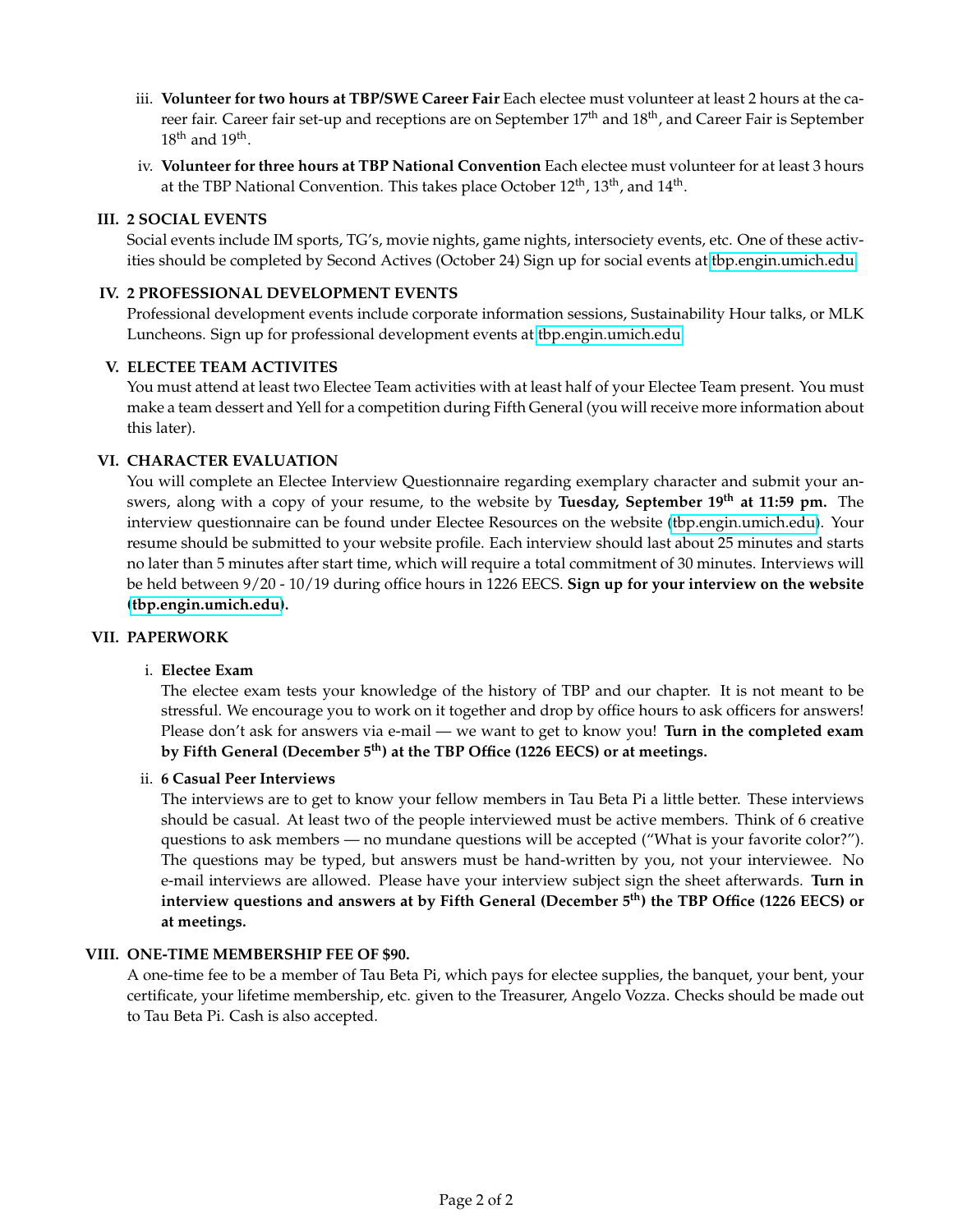

# **Service Project Descriptions - Fall 2017** Tau Beta Pi MI-G

**The following projects and descriptions are examples of some of the service projects that our chapter has carried out in the past. Because the actual list of service projects that will be done this semester will likely change over the course of the semester, we cannot provide you with a definitive calendar of service projects. However, this list should give you a good sense of the different types of service projects that we undertake. If you see an event you'd like to participate in that hasn't been scheduled, you may also take the lead on it yourself. If you are interested please contact David Martel [\(tbp.service@umich.edu\)](mailto:tbp.service@umich.edu); it is never too early to start getting involved in leadership. Note that the list below is only a taste of the service projects we have carried out.**

**Arb Restoration**: If you like the outdoors, this project is for you! We help to keep the Nichols Arboretum the beautiful place it is by clearing out dead trees, picking up litter, and performing assorted groundskeeping tasks. Previous projects have included maintenance and re-routing of the stream that runs through it, planting, and various other types of light outdoor work.

**Botanical Gardens**: The University of Michigan has its very own Matthaei Botanical Gardens that houses exotic plants from around the world. Volunteer opportunites range from planting/maintaing the gardens to administrative work.

**Cancer Center**: The U-M Comprehensive Cancer Center provides its patients diagnostic, treatment, and support services in a collaborative environment. Past projects include putting together patient information packets for clinics and preparing Valentine bags of homemade cards and candy for patients.

**Convention**: This semester our chapter is honored to be holding the Tau Beta Pi national convention. This event will help the chapter run convention and is a great way to show how great our chapter is!

**Cub Scouts Day**: Cub Scouts Engineering Day is a TBP-organized event for local Cub Scouts troops to receive their engineering badges. Activities include bridge building, egg drop, circuits, and floor plan. Volunteers are needed to help run these stations and to lead groups of Cub Scouts through the stations.

**Detroit Partnership**: DP Day is the largest day of service learning at the University of Michigan. TBP sends volunteers to work alongside Detroiters and fellow U of M students on a variety of tasks. The event is a chance to learn about the city, have fun and make a difference.

**Diag Clean-up**: Work with fellow TBP members to help clean the North or Central campus Diag and its surrounding areas.

**Food Gatherers Soup Kitchen**: Food Gatherers help prepare a warm meal, serve it, and clean up afterwards at the Delonis Center in Ann Arbor, which temporarily houses approximately 90 homeless people and serves regular meals to the community that have trouble making ends meet. This project directly benefits certain members of the Ann Arbor community that need food.

**Food Gatherers Warehouse**: Food Gatherers collects surplus food from businesses around the community to alleviate hunger. Volunteers are needed to help out at Food Gatherers' warehouse with activities includ